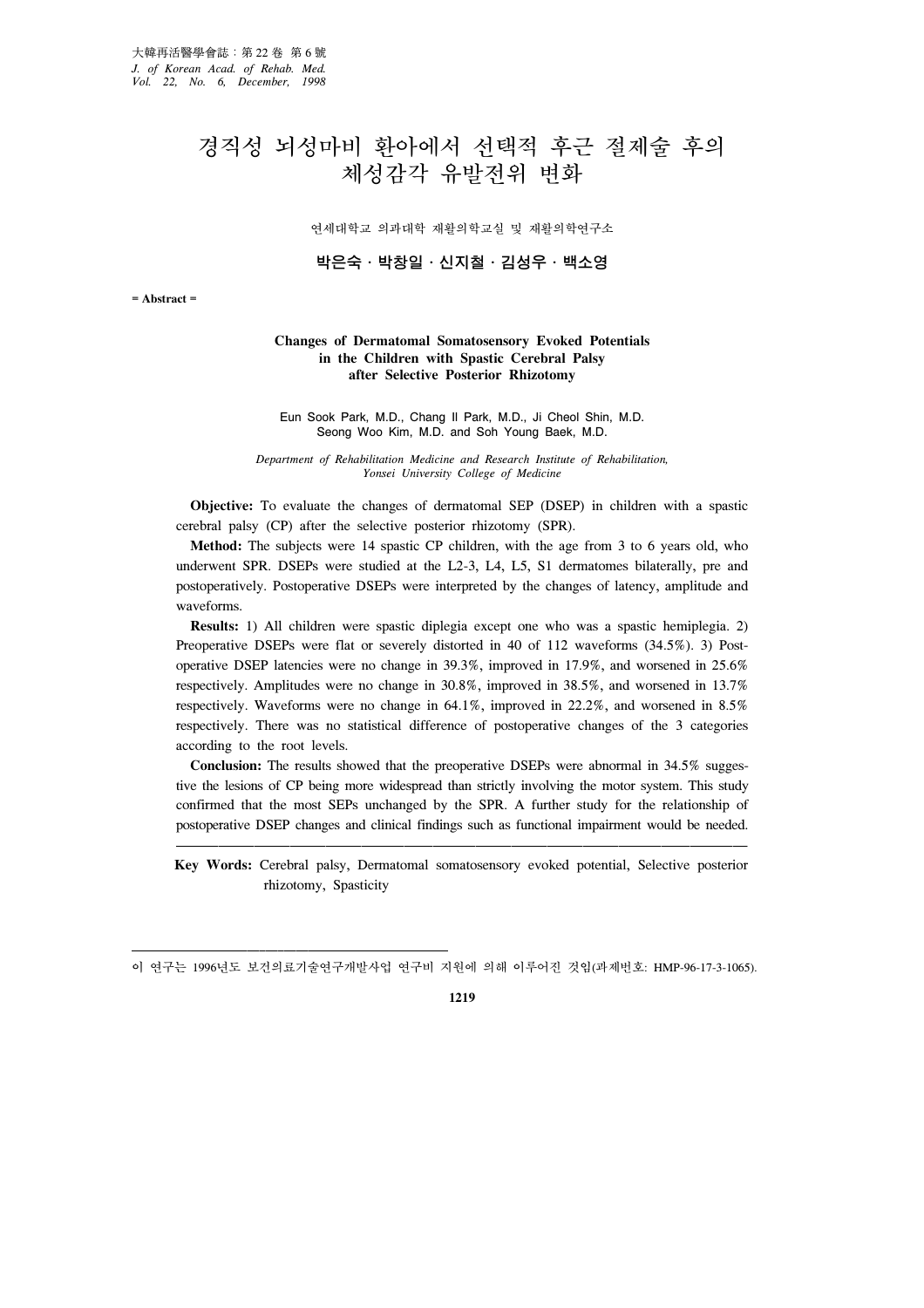# 서 론

 뇌성마비는 비진행성 뇌신경 조직의 병변에 의한 운동신경의 마비, 약화 및 협동 운동 부전 등의 기 능장애와 지능 및 정서 등 중추신경 조직의 기질적 이상을 수반하는 증후군을 말한다. 뇌성마비 환아에 서의 운동장애는 불수의 운동이나 운동실조 등의 요 인도 있으나, 경직도 중요 요인의 하나이다. 경직의 수술적 치료 방법인 후근 절제술은 Foerster<sup>7)</sup>에 의하 여 처음으로 창안되었으며, 1978년 Fasano등5)이 경 직성 뇌성마비 환아를 대상으로 수술 중 전기자극 을 주어서 경직을 유발시키는 신경근을 선택하여 이 를 절제하는 방법을 시행하여 경직이 감소되었다고 보고하였다. 그 이후 Peacock와 Arens등13)이 이를 경 직성 뇌성마비 환아에 시행하여 모든 환자에서 경 직이 감소되었고 운동기능의 향상뿐만 아니라 언어 와 손의 기능 향상에도 도움을 준다고 보고하였다.

 뇌성마비 환아에서 뇌의 기능을 평가하기 위한 방 법으로 이학적 소견, 뇌파 검사, 뇌전산화 단층 촬 영 및 자기 공명 영상 등이 이용되고 있으며, 최근 신경 생리 검사로 체성감각, 시각 및 청각 유발전위 검사가 시행되고 있다. 체성감각 유발전위는 말초신 경에서 뇌피질에 이르는 신경계를 평가하는 비침습 성 방법으로 1987년 Cahan등<sup>2)</sup>은 경직성 뇌성마비 환아의 45%에서 비정상적인 체성감각 유발전위 소 견이 나타난다고 하였고 선택적 후근 절제술후 다시 시행한 체성감각 유발전위 검사에서 11명 중 3명에 서 체성감각 유발전위가 비정상 파형으로 변했으며, 6명에서는 파형이 좋아졌다고 보고하였다. 따라서 본 연구에서는 경직성 뇌성마비 환아에서 피판 체 성감각 유발전위(dermatomal somatosensory evoked potential) 소견을 알아보고, 선택적 후근 절제술후 체 성감각 유발전위의 변화 양상을 알아보고자 하였다.

## 대상 및 방법

## **1)** 연구 대상

 1996년 1월부터 1997년 1월까지 연세대학교 세브 란스병원에 입원하여 선택적 후근 절제술을 시행한 경직성 뇌성마비 환아 중 수술 전과 후에 피판 체 성감각 유발전위 검사를 받은 14명의 환아를 대상 으로 하였다.

#### **2)** 연구 방법

검사는 주위 온도가 22°C에서 28°C로 유지되는 조 용한 실내에서 시행하였고, 대상 환아에게는 5 cc/kg chloral hydrate 관장을 시행하여 수면상태를 유지하 게 한 상태에서 검사를 진행하였다.

 근전도 기기는 Saphire premiere기(Medelec Ltd. Surrey, U.K)를 사용하여 각각 제 2∼3 요수, 제 4 요수, 제 5 요수 및 제 1 천수 신경근이 분포하는 피판: 전 상 장골 극과 경골 상내과를 잇는 선의 중간 부위 (L2-3); 경골 하내과와 경골 상내과를 잇는 선의 중 간 부위(L4); 제 2 중족부 내측(L5); 제 5 중족부 외측 (S1)을 양측에서 자극하였고 유발전위의 기록은 표 면전극을 이용하여 활성전극은 Cz, 기준전극은 Fpz 부위에서 시행하였다(Fig. 1). $^{11)}$ 

 기록 소인 속도는 5 msec/division, 기록 감응도는 2 V/division으로 하였으며 주파수의 폭은 30∼1,000 Hz로 하였다. 자극은 5∼10 mA의 강도로 1초에 3회



**Fig. 1.** Stimulation site.

L2-3: Midway on line between anterior superior iliac crest and medial tibial condyle, L4: Midway on line between medial malleolus and medial tibial condyle, L5: Medial second metatarsal, S1: Lateral fifth metatarsal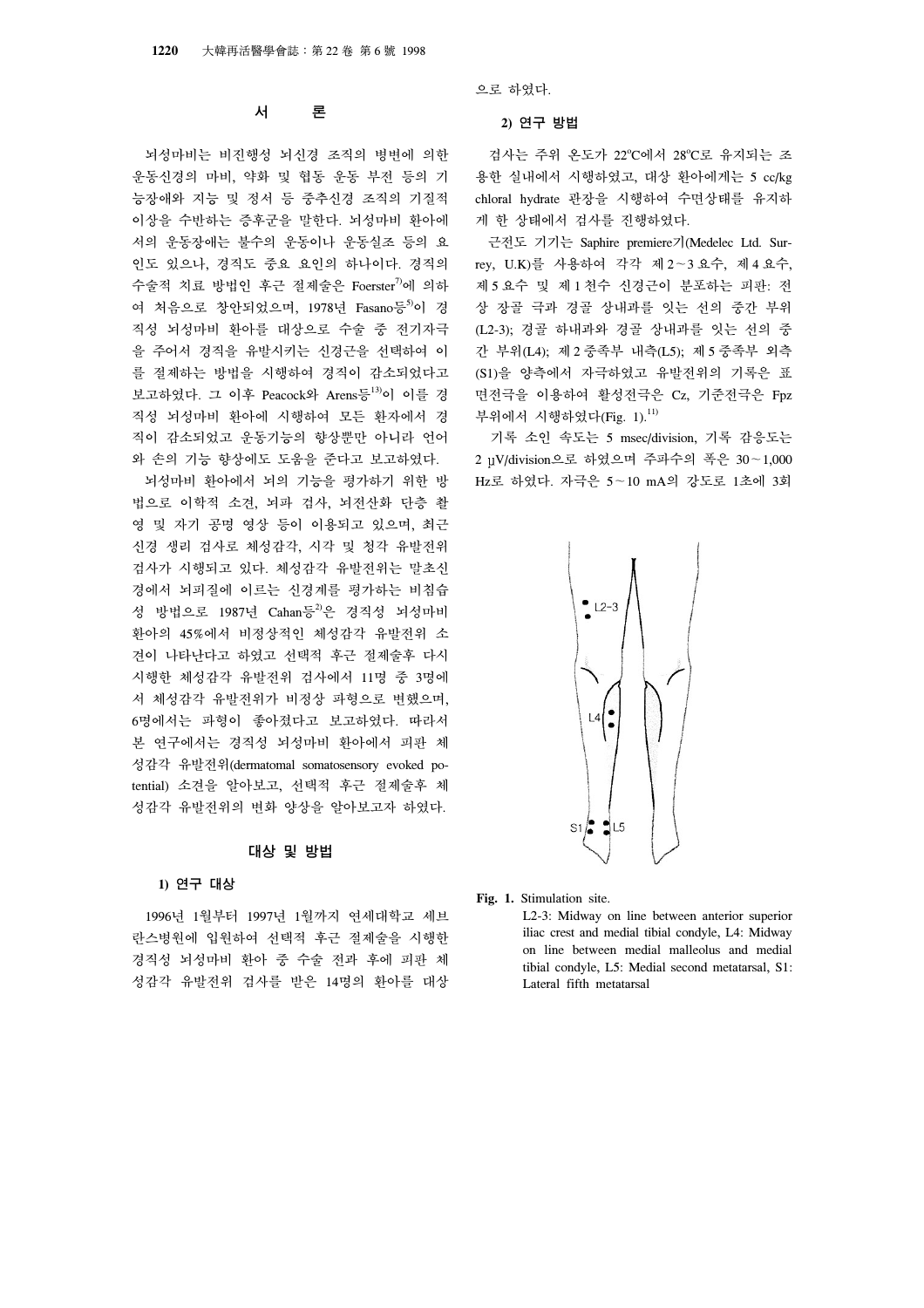의 빈도로 각각 250회 자극하여 통합 평균하였고, 이를 3회 반복 시행하여 P<sub>1</sub> 기시점의 잠시, P<sub>1</sub>의 정 점에서 N1의 정점까지의 진폭 및 파형의 형태를 분 석하였다. 파형의 형태는 3회 반복 시행하는 동안 일정하게 P1의 기시점, 정점 및 N1의 정점이 뚜렷 한 경우를 normal로 분류하였고, 반복 시행하는 동 안 일정하게 측정 가능한 반응은 있으나 P1의 기시 점, 정점 및 N1의 정점이 뚜렷하지 않은 경우를 distorted로 분류하였으며 측정가능한 반응이 전혀 나타 나지 않은 경우를 flat으로 분류하였다.

 선택적 후근 절제술 전과 후의 검사 결과를 비교 하여 변화가 없는 군(no change), 호전된 군(improved), 악화된 군(worsened)으로 나누었다. 각 군을 나누는 기준은 Lubicky등의 보고를 참조하여 잠시는 수술 후 3 msec 이상 단축되거나 지연된 경우를 각각 호 전, 악화된 경우로 하였으며, 진폭은 수술전의 진폭 에 비해 그 증가 및 감소가 45.4% 이상인 경우를 각각 호전된 군 및 악화된 군으로 하였고, 증가나 감소가 45.4% 미만인 경우는 변화가 없는 군으로 하였다. 12)

 통계 분석은 SPSS program의 ANOVA test를 사용 하여 각 군간의 차이와 신경근에 따른 차이를 비교 하였다.

#### 결 과

#### **1)** 대상의 일반적 특성

 뇌성마비 환아의 연령은 3세에서 6세로 평균 4세 8개월이었고, 남아가 5명, 여아가 9명으로 총 14명 이었다. 뇌성마비의 임상양상은 경직성 양하지 마비 가 13명이었고 경직성 편마비가 1명이었다.

**Table 1.** Latency and Amplitude of Preoperative Dermatomal  $SEPs^{1}$ 

| Latency(msec)  | Amplitude(UV) |
|----------------|---------------|
| $30.8 \pm 5.9$ | $2.9 \pm 2.4$ |
| $36.9 \pm 4.6$ | $1.5 \pm 1.8$ |
| $37.5 \pm 4.5$ | $1.7 \pm 1.8$ |
| $39.7 \pm 4.7$ | $1.0{\pm}0.7$ |
|                |               |

Values are mean±S.D.

1. SEPs: Somatosensory evoked potentials

#### **2)** 수술 전 체성감각 유발전위 소견

 수술 전 시행한 피판 체성감각 유발전위는 제 2, 3 요추부, 제 4 요추부, 제 5 요추부, 제 1 천추부 피판 에서 잠시는 각각 30.8±5.9 msec, 36.9±4.6 msec, 37.5 ±4.5 msec, 39.7±4.7 msec이었고, 진폭은 각각 2.9  $\pm 2.4$   $\mu$ V,  $1.5\pm 1.8$   $\mu$ V,  $1.7\pm 1.8$   $\mu$ V,  $1.0\pm 0.7$   $\mu$ Vo  $\%$ 다(Table 1).

 총 112개의 체성감각 유발전위 파형 중 파형의 형 태가 normal이었던 경우는 72개로 64.3%, distorted되 었던 경우는 28개로 25.0%, flat한 경우가 12개로 10.7%를 보여 35.7%에서 파형의 형태가 비정상 소 견을 보였다(Table 2).

# **3)** 수술 후 체성감각 유발전위의 변화

 수술 후 시행한 피판 체성감각 유발전위의 각 피 판에 따른 잠시를 수술 전의 소견과 비교했을 때 39.3%에서 변화가 없었으며, 17.9%에서 호전되었고

Table 2. Waveform of Preoperative Dermatomal SEPs<sup>1)</sup>

| Number of cases $(\%)$           |
|----------------------------------|
| 72(64.3)<br>28(25.0)<br>12(10.7) |
| 112(100.0)                       |
|                                  |

1. SEPs: Somatosensory evoked potentials

**Table 3.** Changes of Dermatomal  $SEPs<sup>1</sup>$  after  $SPR<sup>2</sup>$ 

|                                  | Number of cases $(\%)$                            |                          |                                 |                                      |
|----------------------------------|---------------------------------------------------|--------------------------|---------------------------------|--------------------------------------|
|                                  | No change Improved Worsened                       |                          |                                 | Total                                |
| Latency<br>Amplitude<br>Waveform | $46(39.3)^*$ 21(17.9)<br>36(30.8)<br>$75(64.1)^*$ | $45(38.5)^*$<br>26(22.2) | 30(25.6)<br>16(13.7)<br>10(8.5) | 97(100.0)<br>97(100.0)<br>111(100.0) |

\*: p<0.05, No change vs. Improved vs. Worsened by ANOVA

1. SEPs: Somatosensory evoked potentials

2. SPR: Selective posterior rhizotomy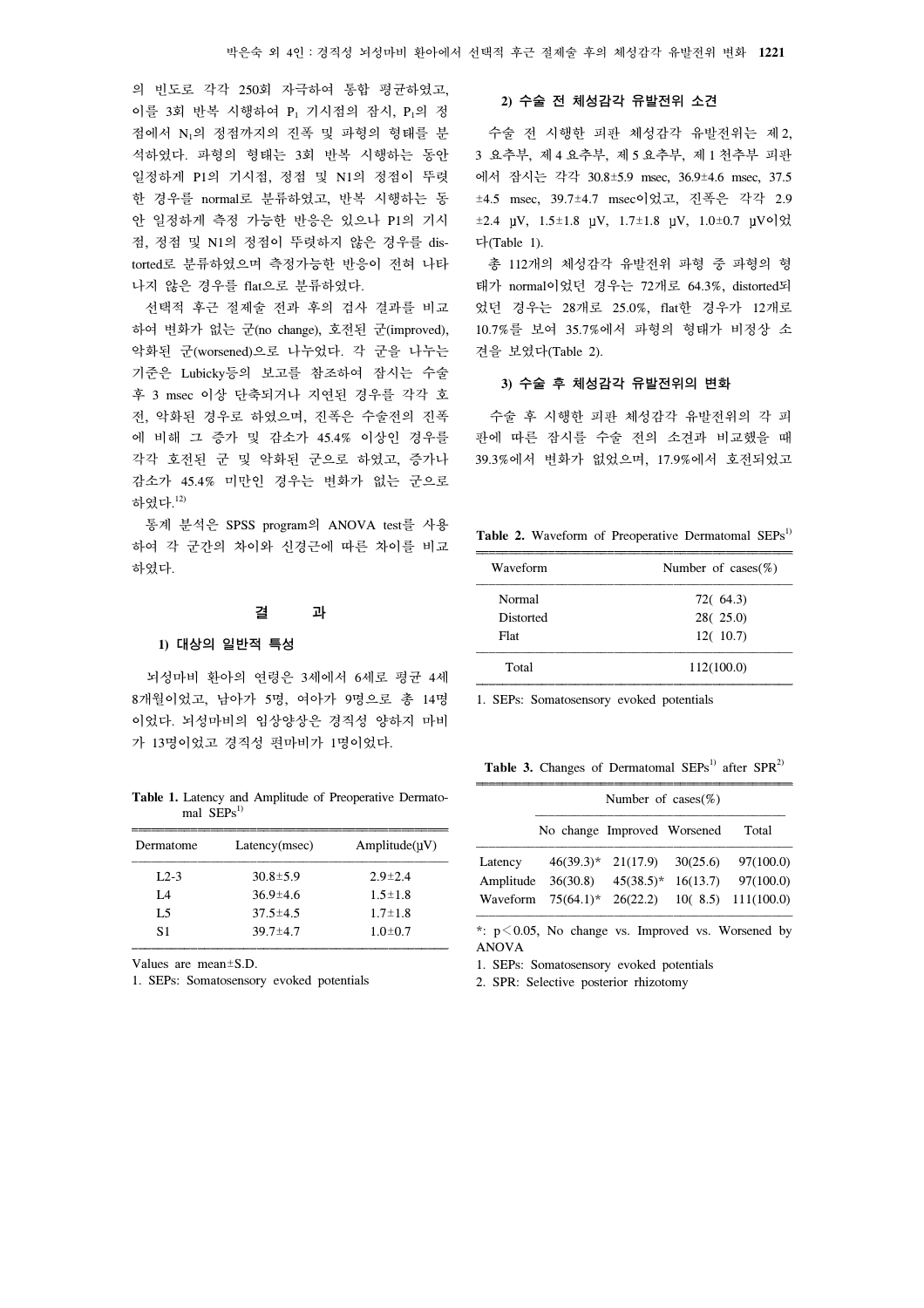25.6%에서 악화되었다. 진폭은 수술 후 변화가 없었 던 경우가 30.8%, 호전된 경우가 38.5%, 악화된 경 우가 13.7%이었다. 파형은 64.1%에서 변화가 없었 고, 22.2%에서 호전되었으며, 악화된 경우가 8.5%로 잠시와 파형은 수술 후 변화가 없었던 경우가 의미 있게 많았으며, 진폭은 수술 후 호전된 경우가 의미 있게 많았다(p<0.05)(Table 3).

# **4)** 신경근 부위 및 신경근 절단 정도에 따른 수 술후 체성감각 유발전위의 변화

 수술 전후의 피판 체성감각 유발전위의 잠시, 진 폭 및 파형의 변화를 변화가 없었던 경우, 호전된 경우 및 악화된 경우로 나누어 신경근 부위에 따라 비교해 보았을 때 잠시, 진폭 및 파형 모두에서 의

**Table 4.** Changes of Latency after  $SPR<sup>1</sup>$  According to Root Level

| Root           |           | Number of cases $(\%)$ |         |           |
|----------------|-----------|------------------------|---------|-----------|
| level          | No change | Improved Worsened      |         | Total     |
| $L2-3$         | 12(54.5)  | 4(18.2)                | 6(27.3) | 22(100.0) |
| L4             | 11(45.8)  | 6(25.0)                | 7(29.2) | 24(100.0) |
| L <sub>5</sub> | 13(50.0)  | 4(15.4)                | 9(34.6) | 26(100.0) |
| S1             | 10(40.0)  | 7(28.8)                | 8(32.0) | 25(100.0) |

No statistical difference according to root level by ANOVA

1. SPR: Selective posterior rhizotomy

Table 5. Changes of Amplitude after SPR<sup>1)</sup> According to Root Level

| Root   |           | Number of cases $(\%)$ |                   |           |
|--------|-----------|------------------------|-------------------|-----------|
| level  | No change |                        | Improved Worsened | Total     |
| $L2-3$ | 10(45.5)  | 10(45.5)               | 2(9.0)            | 22(100.0) |
| L4     | 6(24.0)   | 15(60.0)               | 4(16.0)           | 25(100.0) |
| L5     | 8(32.0)   | 12(48.0)               | 5(20.0)           | 25(100.0) |
| S1     | 12(48.0)  | 8(32.0)                | 5(20.0)           | 25(100.0) |

No statistical difference according to root level by ANOVA

1. SPR: Selective posterior rhizotomy

미있는 차이는 없었다(Table 4∼6).

 신경근의 절단 정도는 수술후 잠시의 변화가 없 었던 군에서 65.0±11.6%, 호전된 군에서 68.5± 10.2%이었고 악화된 군에서는 64.2±17.2%로 각 군 간에 의미있는 차이는 보이지 않았다. 진폭의 변화가 없었던 군에서 신경근의 절단 정도는 68.2±9.9%, 호전된 군에서 62.8±15.5%이었고 악화된 군에서는 67.3±12.4%로 각 군간에 의미있는 차이는 보이지 않았다. 파형의 변화가 없었던 군에서 64.7±14.4%, 호전된 군에서 68.5±10.2%이었고 악화된 군에서는

Table 6. Changes of Waveform after SPR<sup>1)</sup> According to Root Level

| Root   |           | Number of cases $(\%)$ |         |           |
|--------|-----------|------------------------|---------|-----------|
| level  | No change | Improved Worsened      |         | Total     |
| $L2-3$ | 19(70.4)  | 6(22.2)                | 2(7.4)  | 27(100.0) |
| L4     | 20(71.4)  | 5(17.9)                | 3(10.7) | 28(100.0) |
| L5     | 17(60.7)  | 9(32.1)                | 2(7.1)  | 28(100.0) |
| S1     | 19(67.9)  | 6(21.4)                | 3(10.7) | 28(100.0) |

No statistical difference according to root level by ANOVA

1. SPR: Selective posterior rhizotomy

**Table 7.** Percentage of Severed Rootlets According to Changes of  $SEPs<sup>1</sup>$ 

|          |           | Percentage of severed rootlets |
|----------|-----------|--------------------------------|
|          | No change | $65.0 \pm 11.6$                |
| Latency  | Improved  | $68.5 \pm 10.2$                |
|          | Worsened  | $64.2 \pm 17.2$                |
|          | No change | $68.2 \pm 9.9$                 |
| Latency  | Improved  | $62.8 \pm 15.5$                |
|          | Worsened  | $67.3 \pm 12.4$                |
| Waveform | No change | $64.7 \pm 14.4$                |
|          | Improved  | $68.5 \pm 10.2$                |
|          | Worsened  | $64.2 \pm 17.2$                |

Values are mean±S.D.

No statistical difference according to changes of amplitude by ANOVA

1. SEPs: Somatosensory evoked potentials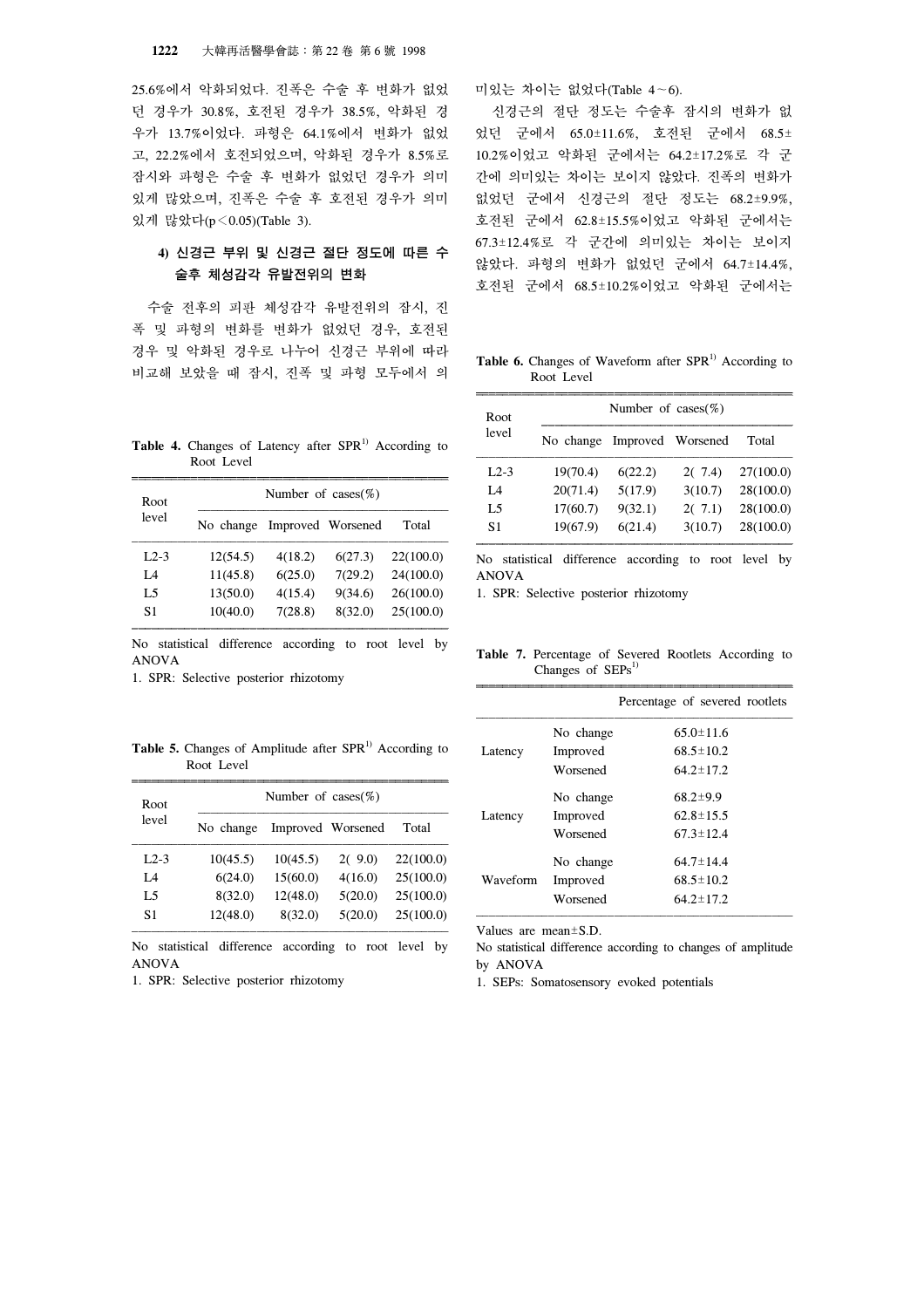64.2±17.2%로 각 군간에 의미있는 차이는 보이지 않았다(Table 7).

#### 고 찰

 뇌성마비는 그 원인, 뇌병변의 양상 및 증상 등이 다양하게 나타나는 질환으로 운동신경의 마비, 약화 및 협동운동부전에 의해 나타나는 자세의 이상 및 운동 조절 기능 장애가 주로 강조되어 왔으나 감각 계의 이상과 이로 인한 이차적 기능의 저하도 간과 할 수 없는 부분이다. 1987년 Cahan등이 경직성 뇌 성마비 환자 20명을 대상으로 한 연구에서 비정상 체성감각 유발전위소견이 45%에서 관찰되었다고 보 고2)한 이후 뇌성마비 환자에서 감각계 이상의 동반 에 대한 임상적 연구10,14,15)들이 있다. 1993년 Lesny 등<sup>10)</sup>이 220명의 뇌성마비 환아를 대상으로 TPD(Twopoint discrimination) 검사를 시행하여 모든 환자에서 비정상이었다고 보고했으며, Yekutiel등15)은 뇌성마 비 환자의 51%에서 입체인지(stereognosis)가 감소되 어 있다고 보고하였다.

 본 연구에서는 선택적 후근 절제술 전에 시행한 피판 체성감각 유발전위 검사 결과 34.5%에서 파형 의 형태가 이상 소견을 나타냈으며 이러한 결과는 뇌성마비에서 감각신경계의 이상을 동반한다는 연 구들을 간접적으로 뒷받침하는 결과라고 할 수 있 겠다. 그러나 소아에서 피판 체성감각 유발전위의 잠시 및 진폭에 대한 정상치가 알려지지 않아 파형 의 형태만으로 이상소견을 판정했다는 점에서 본 연구의 제한점이 있다고 할 수 있겠다. 따라서 정상 소아들을 대상으로 피판 체성감각 유발전위의 정상 치를 측정하여 이를 기준으로 잠시 및 진폭에 대해 서도 정상과 비정상 판단을 하게 된다면 좀더 객관 적인 결과를 얻을 수 있을 것으로 생각되며 추후 이루어져야 할 연구 중의 하나로 생각된다.

 뇌성마비 환자들에서 나타나는 균형 및 자세 유 지의 장애와 보행장애는 뇌성마비 자체로 인한 운 동기능의 약화, 불수의 운동, 운동실조 및 협동운동 부전에 의한 것이기도 하지만 경직도 중요한 원인 이 되는 것으로 알려져 있다. 초기에 Foerster<sup>7)</sup>에 의 해 시행된 척수 후근 절제술은 경직 감소에는 효과 적이었으나 감각 손실의 부작용 때문에 보편화 되 지 못하다가 Fasano등5)이 근전도기를 이용한 선택적

후근 절제술을 시행한 후 감각 손실 등의 부작용 없이 경직의 감소 및 운동 기능의 향상을 가져왔다 고 보고하였고 그 이후 선택적 후근 절제술은 경직 성 뇌성마비의 한 치료법으로 보편화되었다. 그러나 선택적 후근 절제술 후에 장기 추적 관찰한 결과에 따르면 Fasano등 0 5%의 환자에서 감각저하가 있 었다고 보고했고, Laitinen등<sup>9)</sup>은 약 22%에서 경미한 감각저하를 호소한다고 보고한 바 있으며, Peacock 등13)과 박등1)은 감각저하의 합병증은 없었다고 보고 하여 선택적 후근 절제술 후의 감각저하는 예상한 것과는 달리 경미하거나 거의 없는 것으로 알려져 왔다. 본 연구에서도 선택적 후근 절제술후 14명의 환아 모두에서 임상적으로 감각저하 소견이 관찰되 지 않아 위의 결과와 일치하였다.

 선택적 후근 절제술은 척수 후근의 신경근 가지 (rootlets)를 절제하는 수술이므로 수술 후에는 피판 체성감각 유발전위가 유발되지 않거나 파형이 나빠 질 것이라고 예상하였으나 오히려 수술 후의 체성 감각 유발전위 소견이 수술 전에 비해 호전된 예가 관찰되었으며 잠시, 진폭, 파형이 각각 17.9%, 38.5%, 22.2%에서 호전되는 것을 관찰할 수 있었다. 이는 Cahan등2)이 경직성 뇌성마비 환아를 대상으로 선택 적 후근 절제술 시행 전과 후에 체성감각 유발전위 를 비교한 연구에서 총 11명의 뇌성마비 환자 중 6 명의 환자에서는 수술 후에 시행한 체성감각 유발 전위의 파형이 수술 전보다 더 좋아졌다고 보고한 내 용과 일치하는 결과이다.

또한 전기자극(CCS: Chronic cerebellar stimulation),  $4,8$ 약물 치료3)로 경직을 완화시킨 후에 시행한 체성감 각 유발전위가 이러한 치료 전보다 더 좋아졌다는 연구들은 선택적 후근절제술 후의 체성감각 유발전 위 소견이 호전될 수도 있음을 뒷받침해 주고 있다. 그러나 이러한 결과를 설명할 수 있는 기전은 아직 뚜렷하지 않다. 다만 이런 여러 가지 시술의 공통점 이 경직을 완화시켰다는 점에서 경직의 완화와 신 경생리학적인 변화와의 연관성도 고려해 볼 수 있 겠다. 본 연구에서는 수술 후 진폭이 호전된 경우가 의미있게 많았는데 이러한 결과에 대해서는 수술 후 경직이 완화됨으로써 체성감각 유발전위 검사시 에 전기적 잡음이 수술 전에 비해 감소하면서 상대 적으로 진폭의 증가가 나타날 수 있었다고 생각된다.

본 연구의 전반적인 결과를 볼 때 Cahan등<sup>2)</sup>의 연